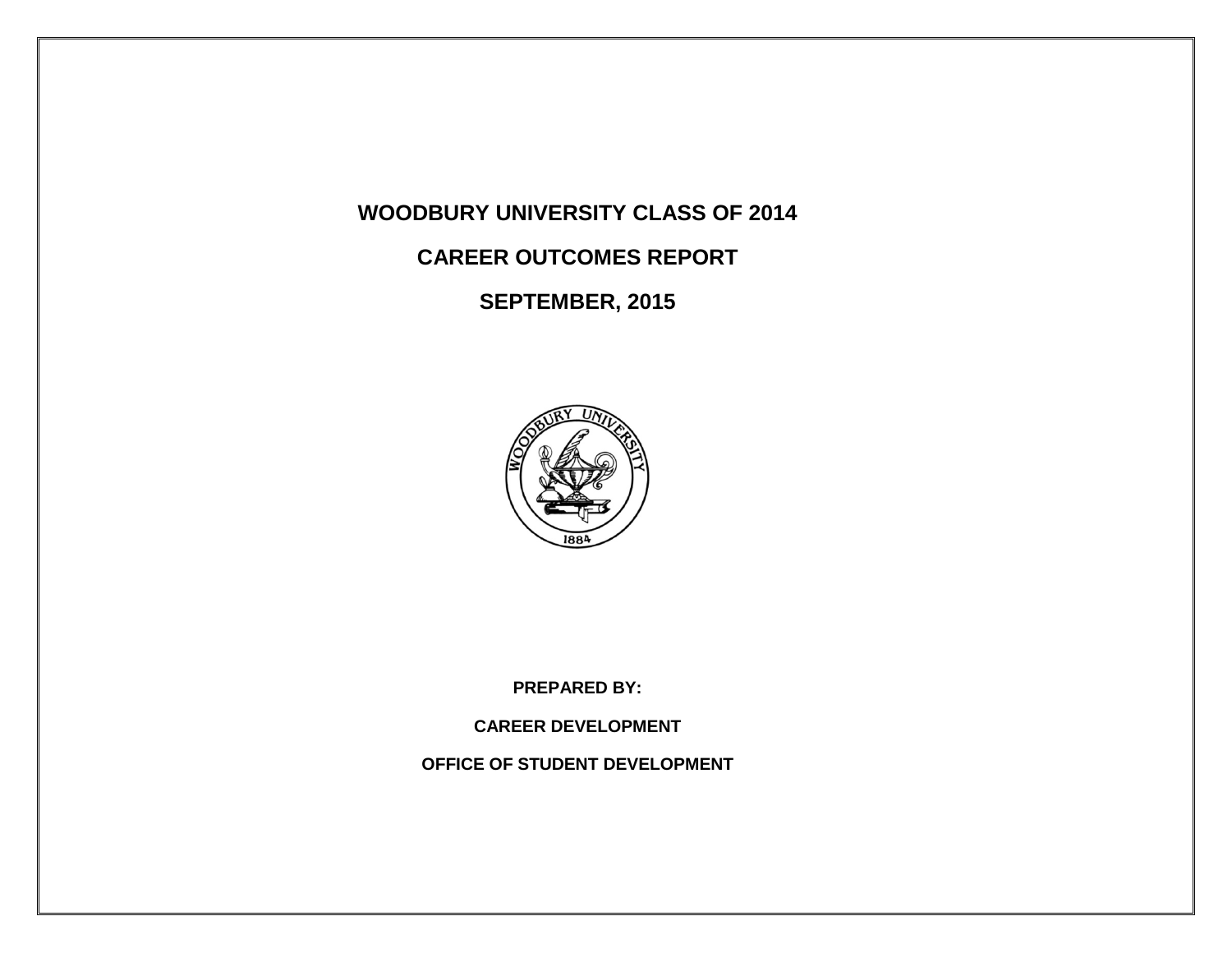## **EXECUTIVE SUMMARY**

### **INTRODUCTION**

The Career Development Office conducts an annual study of the post-graduation plans of Woodbury's new graduates, with a focus on employment status, salary, and graduate school acceptance. Data collection for the class of 2014 started in spring 2014 and continued over a six month period, following guidelines suggested by the National Association of Colleges and Employers (NACE). Information was collected by means of surveys, employers, faculty, and professional networking websites for 185 out of 267 graduates (69% knowledge rate\*).

#### **\*KNOWLEDGE RATE DEFINED**

Use of the term knowledge rate, rather than response rate, is consistent with NACE's First Destination Survey Standards. It defines the percent of graduates for which the institution has reasonable and verifiable information concerning the graduates' post-graduation career activities. This information can come from survey responses, employers, and faculty or professional networking sites such as LinkedIn. While NACE recommends a minimum knowledge rate of 65%, the goal for Woodbury is to attain the highest possible knowledge rate to ensure that the data reported accurately reflects the outcomes of Woodbury's graduates.

#### **LIMITATIONS**

While the data collected are a good starting point, the results may not be generalizable to the broader population of Woodbury's graduates. The Career Development Office will continue to engage and refine its efforts to collect complete and accurate outcomes data and provide useful and informative reports for the University. Currently, staff is working with the Institutional Researcher to create a systematic approach to improve the data collection and reporting processes. Staff will also be reaching out to collaborate with campus partners to improve the quality of data captured regarding graduates' career outcomes.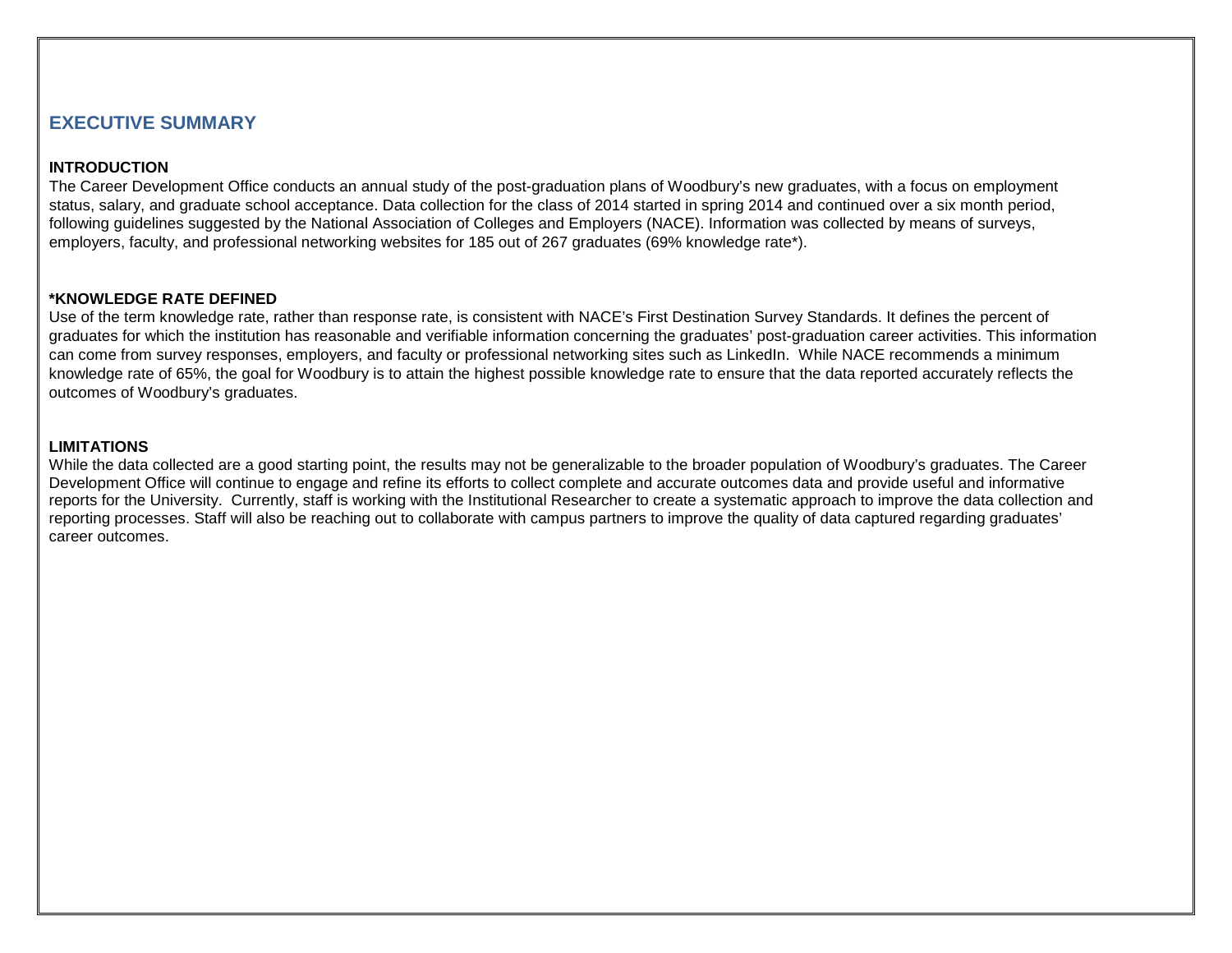## **HIGHLIGHTS**

*Employment Status:* **87.6%** of respondents reported holding some type of employment (**67%** full-time, **12.4%** part-time, **7.6%** freelance/self-employed, **0.5%** internship) (Figure 1).

*Salary:* The mean annual salary of those working full time is **\$41,584\*** (Figure 2).

*Employment Location*: The State of California is the geographic location for **92.16%** graduates.

*Graduate School:* Of those indicating plans for both graduate school and work, **5.2%** have been admitted to graduate schools. Alliant International University, California State University Northridge, National University, Pacific Oaks College, Pepperdine University and Woodbury University were listed as graduate schools where respondents have been accepted.



Figure 1: Employment status compared to the national aggregate \* Figure 2: Mean annual salary for full-time employed compared to the national aggregate

\* Salary data is based on graduates who indicated full-time employment via confidential survey. Only 53 out of 124 full-time employed graduates provided their annual salary information.